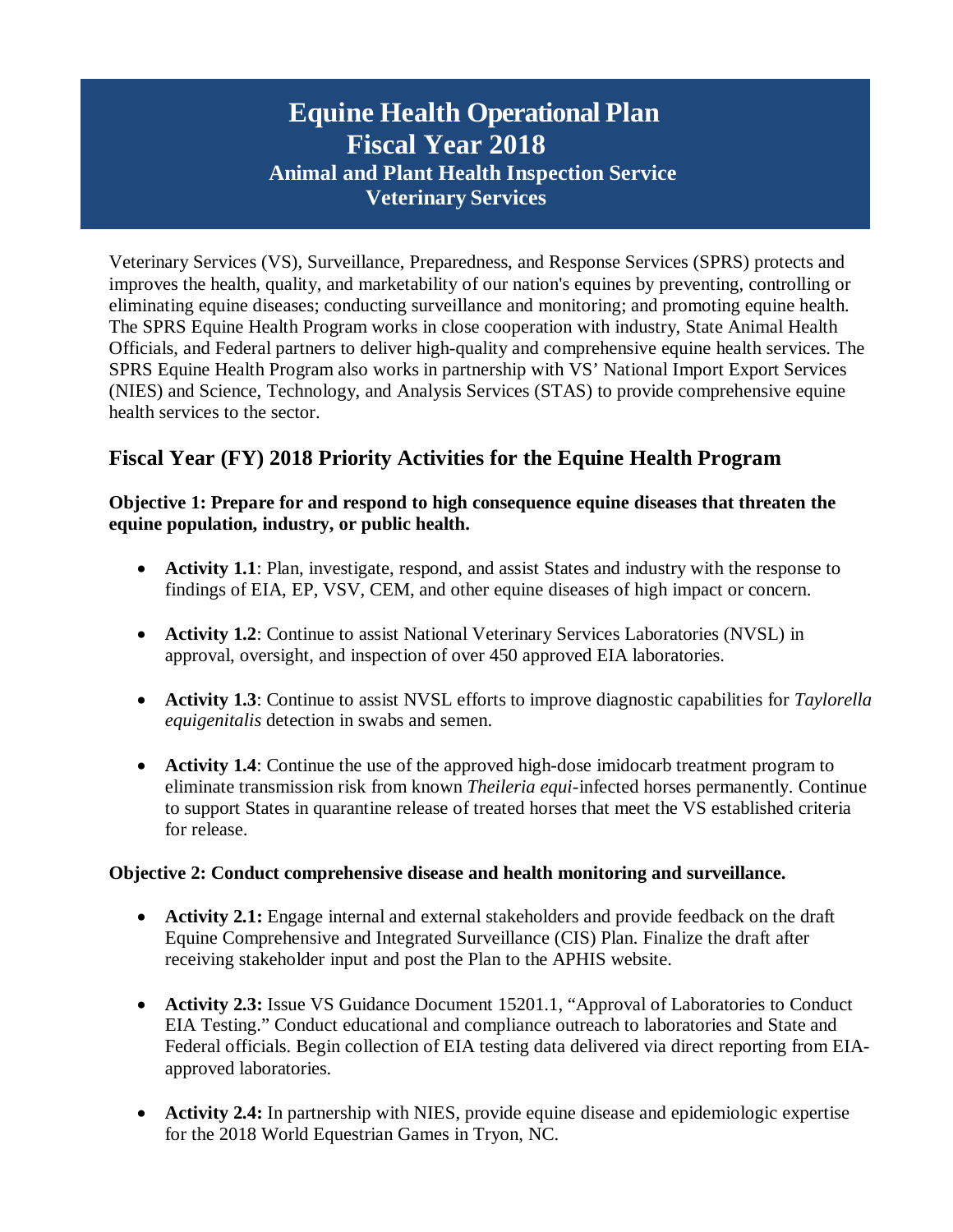- **Activity 2.5:** Contribute equine expertise to VS' implementation of the Emerging Animal Disease Preparedness and Response Plan and the NLRAD Framework.
- **Activity 2.6:** Continue to support active EP surveillance testing in high-risk equine populations and issue national situation reports, as warranted.
- **Activity 2.7:** In partnership with public health authorities, assist the One Health Coordination Center, CEAH, and NVSL in providing national level information on zoonotic diseases that can affect equidae (such as rabies; glanders; West Nile virus; and Eastern, Western, and Venezuelan Equine Encephalitis).

# **Objective 3: Conduct education and outreach to provide science-based equine health and disease information to decision makers and stakeholders.**

- Activity 3.1: Produce comprehensive reports and situation reports and serve as a clearinghouse for information on equine regulatory or high-impact disease outbreaks, such as EIA, EP, VSV, and  $CEM<sup>1</sup>$  $CEM<sup>1</sup>$  $CEM<sup>1</sup>$ .
- **Activity 3.2**: Augment VS' mission of dissemination of equine disease, disease outbreaks, and biosecurity information by providing equine disease regulatory expertise for the EDCC. This industry initiative utilizes technology and modern media to ameliorate disease spread and minimize business and trade disruption by providing vetted information from State and Federal officials directly to organizers and owners.
- **Activity 3.3**: Coordinate USDA input and provide VS specific feedback and edits to the industry-developed National Equine Health Plan.
- **Activity 3.4**: Participate in select stakeholder meetings to share information, demonstrate scientific and regulatory expertise, as well as establish and maintain contacts to deliver highquality and efficient customer service, including the following meetings:
	- o U.S. Animal Health Association (USAHA); San Diego, California; October 12-18, 2017.
	- o American Association of Equine Practitioners (AAEP): San Antonio, Texas; November 16-21, 2017.
	- o Equine Sector Meeting; Washington, D.C.; February 15, 2018.
	- o American Horse Council (AHC) annual meeting; Washington, D.C.; June 10-13, 2018.

# **Objective 4: Provide veterinary support and consultation to the APHIS/BLM Wild Horse and Burro Partnership.**

- **Activity 4.1**: Provide expert consultation and veterinary support to the BLM in the areas of animal care, health, handling, research, and welfare, as requested.
- **Activity 4.2**: Coordinate partnership activities, conduct field activities, and advise BLM on a national and local basis.

<span id="page-1-0"></span><sup>&</sup>lt;sup>1</sup> These reports are available on the APHIS Web page at [http://www.aphis.usda.gov/animal-health/equine-health.](http://www.aphis.usda.gov/animal-health/equine-health)